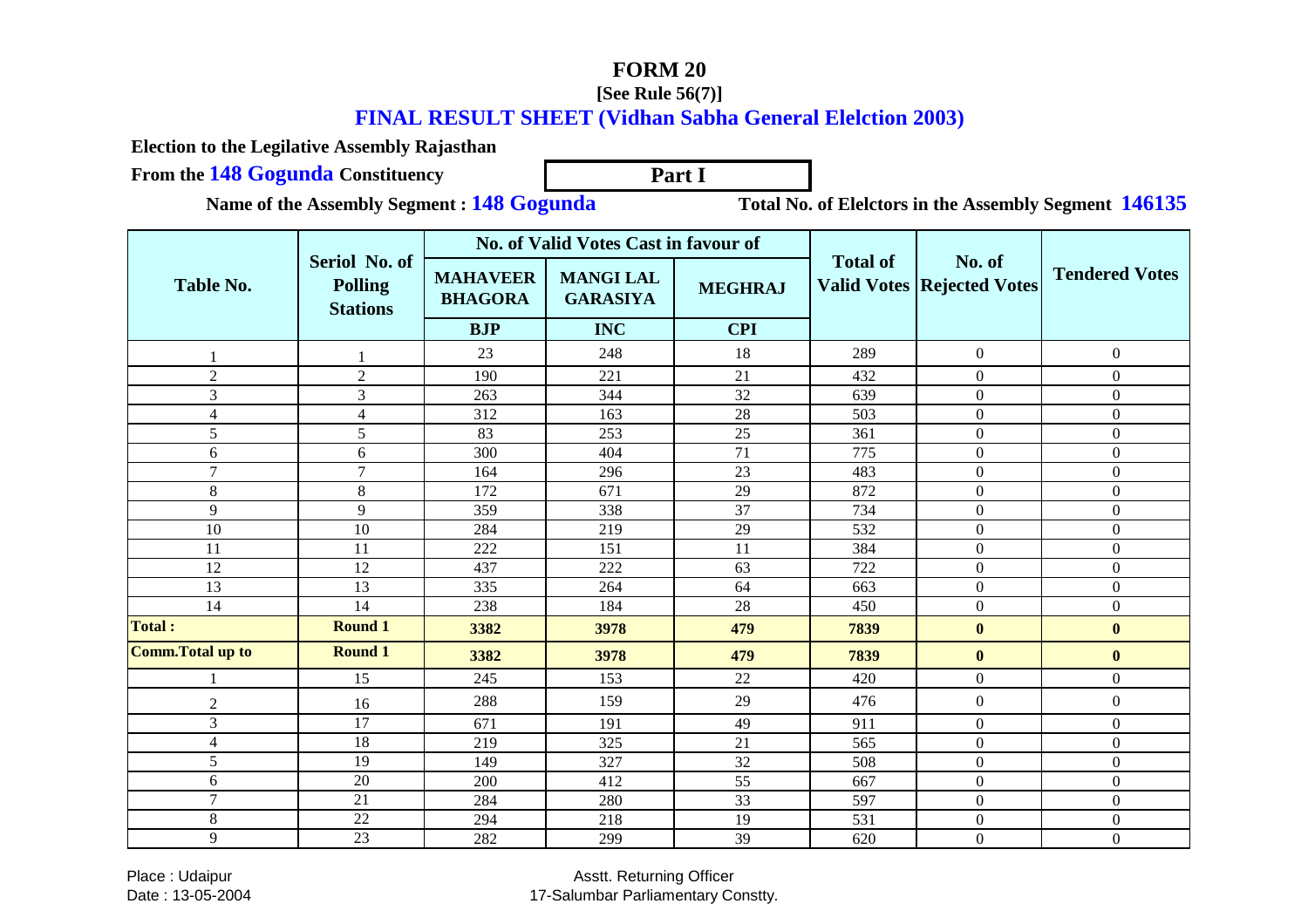|                          |                                                    | No. of Valid Votes Cast in favour of |                                     |                 |                 |                                             |                       |
|--------------------------|----------------------------------------------------|--------------------------------------|-------------------------------------|-----------------|-----------------|---------------------------------------------|-----------------------|
| <b>Table No.</b>         | Seriol No. of<br><b>Polling</b><br><b>Stations</b> | <b>MAHAVEER</b><br><b>BHAGORA</b>    | <b>MANGI LAL</b><br><b>GARASIYA</b> | <b>MEGHRAJ</b>  | <b>Total of</b> | No. of<br><b>Valid Votes Rejected Votes</b> | <b>Tendered Votes</b> |
|                          |                                                    | <b>BJP</b>                           | <b>INC</b>                          | <b>CPI</b>      |                 |                                             |                       |
| $\overline{10}$          | 24                                                 | 137                                  | 386                                 | 40              | 563             | $\overline{0}$                              | $\boldsymbol{0}$      |
| $\overline{11}$          | $\overline{25}$                                    | 337                                  | $\overline{171}$                    | 17              | 525             | $\mathbf{0}$                                | $\overline{0}$        |
| 12                       | $\overline{26}$                                    | 242                                  | 241                                 | 48              | 531             | $\overline{0}$                              | $\boldsymbol{0}$      |
| $\overline{13}$          | $\overline{27}$                                    | $\overline{343}$                     | 110                                 | $\overline{34}$ | 487             | $\boldsymbol{0}$                            | $\overline{0}$        |
| 14                       | 28                                                 | 310                                  | 440                                 | $\overline{57}$ | 807             | $\boldsymbol{0}$                            | $\overline{0}$        |
| <b>Total:</b>            | <b>Round 2</b>                                     | 4001                                 | 3712                                | 495             | 8208            | $\bf{0}$                                    | $\bf{0}$              |
| <b>Comm. Total up to</b> | <b>Round 2</b>                                     | 7383                                 | 7690                                | 974             | 16047           | $\bf{0}$                                    | $\bf{0}$              |
|                          | 29                                                 | 341                                  | 156                                 | 28              | 525             | $\boldsymbol{0}$                            | $\boldsymbol{0}$      |
| $\sqrt{2}$               | 30                                                 | 318                                  | 321                                 | 31              | 670             | $\boldsymbol{0}$                            | $\boldsymbol{0}$      |
| 3                        | $\overline{31}$                                    | 386                                  | 241                                 | 39              | 666             | $\boldsymbol{0}$                            | $\boldsymbol{0}$      |
| $\overline{4}$           | 32                                                 | 314                                  | 211                                 | 30              | 555             | $\boldsymbol{0}$                            | $\overline{0}$        |
| $\overline{5}$           | $\overline{33}$                                    | 208                                  | $\overline{263}$                    | $\overline{18}$ | 489             | $\mathbf{0}$                                | $\mathbf{0}$          |
| 6                        | 34                                                 | 322                                  | 109                                 | 14              | 445             | $\boldsymbol{0}$                            | $\boldsymbol{0}$      |
| $\overline{7}$           | $\overline{35}$                                    | 178                                  | 444                                 | $\overline{29}$ | 651             | $\mathbf{0}$                                | $\boldsymbol{0}$      |
| 8                        | $\overline{36}$                                    | 133                                  | 259                                 | 10              | 402             | $\boldsymbol{0}$                            | $\overline{0}$        |
| $\overline{9}$           | $\overline{37}$                                    | $\overline{122}$                     | 348                                 | $\overline{32}$ | 502             | $\boldsymbol{0}$                            | $\overline{0}$        |
| 10                       | 38                                                 | 200                                  | 152                                 | 13              | 365             | $\boldsymbol{0}$                            | $\boldsymbol{0}$      |
| 11                       | 39                                                 | 89                                   | 255                                 | $\overline{4}$  | 348             | $\boldsymbol{0}$                            | $\boldsymbol{0}$      |
| 12                       | 40                                                 | 391                                  | 404                                 | 61              | 856             | $\mathbf{0}$                                | $\overline{0}$        |
| 13                       | 41                                                 | 252                                  | 328                                 | 42              | 622             | $\boldsymbol{0}$                            | $\overline{0}$        |
| $\overline{14}$          | $\overline{42}$                                    | 97                                   | 472                                 | 33              | 602             | $\mathbf{0}$                                | $\overline{0}$        |
| <b>Total:</b>            | <b>Round 3</b>                                     | 3351                                 | 3963                                | 384             | 7698            | $\bf{0}$                                    | $\bf{0}$              |
| <b>Comm. Total up to</b> | <b>Round 3</b>                                     | 10734                                | 11653                               | 1358            | 23745           | $\bf{0}$                                    | $\boldsymbol{0}$      |
|                          | 43                                                 | 69                                   | 444                                 | 9               | 522             | $\boldsymbol{0}$                            | $\boldsymbol{0}$      |
| $\overline{c}$           | $44$                                               | 30                                   | 474                                 | 10              | 514             | $\boldsymbol{0}$                            | $\boldsymbol{0}$      |
| 3                        | 45                                                 | 54                                   | 636                                 | 46              | 736             | $\boldsymbol{0}$                            | $\boldsymbol{0}$      |
| $\overline{4}$           | $\overline{46}$                                    | 236                                  | 760                                 | 87              | 1083            | $\boldsymbol{0}$                            | $\boldsymbol{0}$      |
| $\overline{5}$           | 47                                                 | $\overline{26}$                      | 348                                 | $\overline{26}$ | 400             | $\mathbf{0}$                                | $\overline{0}$        |
| 6                        | 48                                                 | 388                                  | 206                                 | 55              | 649             | $\boldsymbol{0}$                            | $\overline{0}$        |
| $\overline{7}$           | 49                                                 | 479                                  | 256                                 | 38              | 773             | $\boldsymbol{0}$                            | $\overline{0}$        |
| 8                        | 50                                                 | 315                                  | 325                                 | 39              | 679             | $\boldsymbol{0}$                            | $\mathbf{0}$          |
| $\overline{9}$           | $\overline{51}$                                    | 404                                  | 448                                 | 73              | 925             | $\mathbf{0}$                                | $\boldsymbol{0}$      |
| $\overline{10}$          | $\overline{52}$                                    | 215                                  | $\overline{206}$                    | $\overline{15}$ | 436             | $\boldsymbol{0}$                            | $\boldsymbol{0}$      |
| 11                       | $\overline{53}$                                    | 348                                  | 380                                 | 47              | 775             | $\mathbf{0}$                                | $\overline{0}$        |

Place : Udaipur Date : 13-05-2004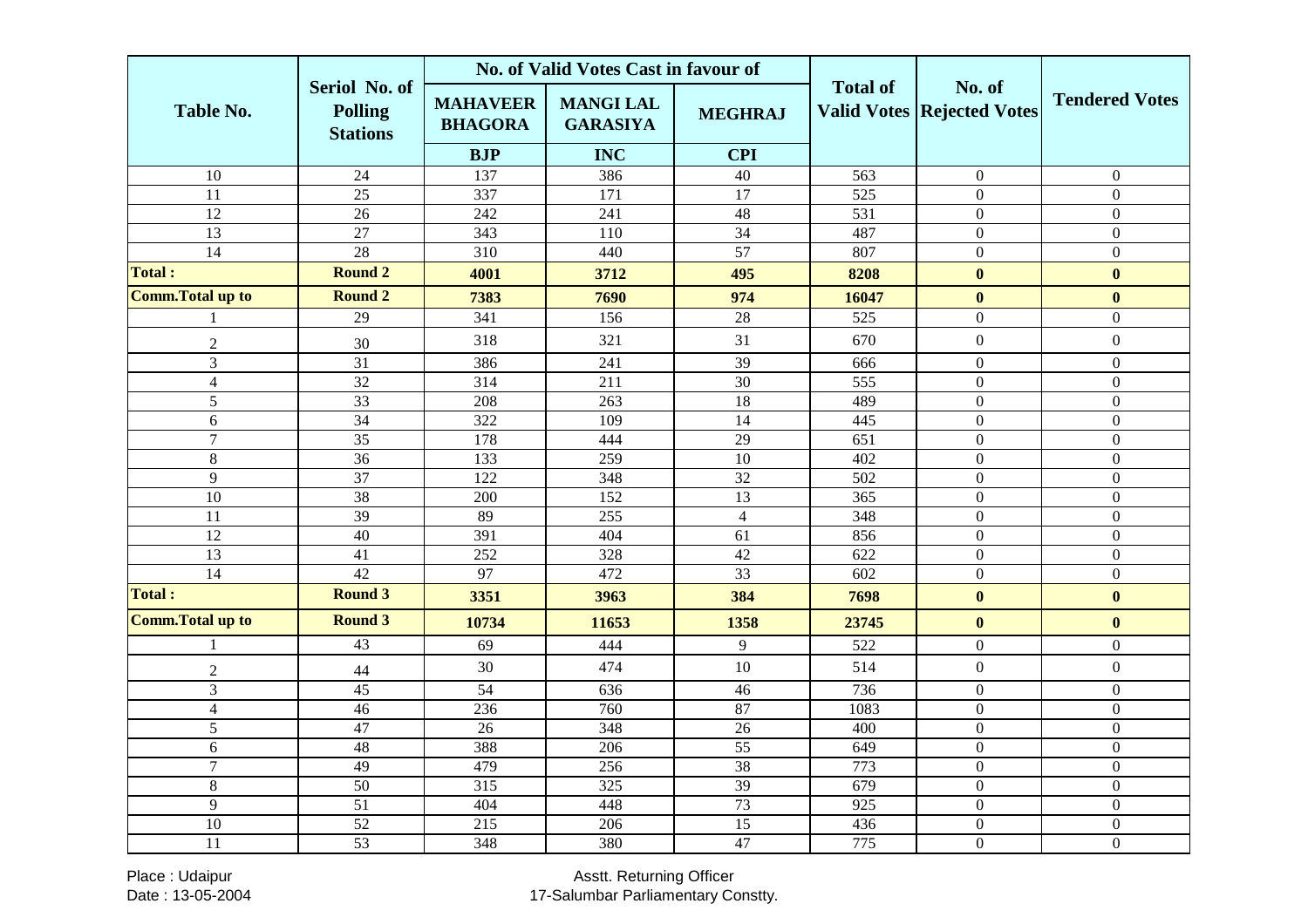|                          |                                                    | No. of Valid Votes Cast in favour of |                                     |                 |                  |                                             |                       |
|--------------------------|----------------------------------------------------|--------------------------------------|-------------------------------------|-----------------|------------------|---------------------------------------------|-----------------------|
| <b>Table No.</b>         | Seriol No. of<br><b>Polling</b><br><b>Stations</b> | <b>MAHAVEER</b><br><b>BHAGORA</b>    | <b>MANGI LAL</b><br><b>GARASIYA</b> | <b>MEGHRAJ</b>  | <b>Total of</b>  | No. of<br><b>Valid Votes Rejected Votes</b> | <b>Tendered Votes</b> |
|                          |                                                    | <b>BJP</b>                           | <b>INC</b>                          | <b>CPI</b>      |                  |                                             |                       |
| $\overline{12}$          | $\overline{54}$                                    | 360                                  | $\overline{351}$                    | $\overline{55}$ | 766              | $\overline{0}$                              | $\theta$              |
| $\overline{13}$          | $\overline{55}$                                    | $\overline{210}$                     | 472                                 | $\overline{34}$ | 716              | $\boldsymbol{0}$                            | $\mathbf{0}$          |
| 14                       | 56                                                 | $\overline{243}$                     | 272                                 | 32              | 547              | $\overline{0}$                              | $\overline{0}$        |
| <b>Total:</b>            | <b>Round 4</b>                                     | 3377                                 | 5578                                | 566             | 9521             | $\bf{0}$                                    | $\bf{0}$              |
| <b>Comm. Total up to</b> | <b>Round 4</b>                                     | 14111                                | 17231                               | 1924            | 33266            | $\bf{0}$                                    | $\bf{0}$              |
|                          | 57                                                 | 87                                   | 432                                 | 32              | 551              | $\boldsymbol{0}$                            | $\boldsymbol{0}$      |
| $\overline{2}$           | 58                                                 | 174                                  | 256                                 | $\overline{21}$ | 451              | $\boldsymbol{0}$                            | $\boldsymbol{0}$      |
| 3                        | 59                                                 | 128                                  | 433                                 | 52              | 613              | $\boldsymbol{0}$                            | $\boldsymbol{0}$      |
| $\overline{4}$           | 60                                                 | 326                                  | 333                                 | 46              | 705              | $\boldsymbol{0}$                            | $\boldsymbol{0}$      |
| $\overline{5}$           | 61                                                 | 206                                  | 278                                 | $\overline{36}$ | $\overline{520}$ | $\boldsymbol{0}$                            | $\mathbf{0}$          |
| 6                        | 62                                                 | 249                                  | 304                                 | 45              | 598              | $\boldsymbol{0}$                            | $\mathbf{0}$          |
| $\overline{7}$           | $\overline{63}$                                    | 366                                  | $\overline{213}$                    | 38              | $\overline{617}$ | $\overline{0}$                              | $\overline{0}$        |
| $\,8\,$                  | 64                                                 | 315                                  | 296                                 | 34              | 645              | $\boldsymbol{0}$                            | $\mathbf{0}$          |
| 9                        | 65                                                 | 351                                  | 242                                 | 30              | 623              | $\mathbf{0}$                                | $\Omega$              |
| 10                       | 66                                                 | 216                                  | 346                                 | 40              | 602              | $\boldsymbol{0}$                            | $\overline{0}$        |
| $\overline{11}$          | 67                                                 | 440                                  | 346                                 | $\overline{51}$ | 837              | $\overline{0}$                              | $\mathbf{0}$          |
| $\overline{12}$          | 68                                                 | 267                                  | 306                                 | $\overline{42}$ | $\overline{615}$ | $\boldsymbol{0}$                            | $\boldsymbol{0}$      |
| $\overline{13}$          | $\overline{69}$                                    | 289                                  | 180                                 | 29              | 498              | $\boldsymbol{0}$                            | $\mathbf{0}$          |
| $\overline{14}$          | 70                                                 | 342                                  | 191                                 | 29              | $\overline{562}$ | $\boldsymbol{0}$                            | $\boldsymbol{0}$      |
| <b>Total:</b>            | <b>Round 5</b>                                     | 3756                                 | 4156                                | 525             | 8437             | $\boldsymbol{0}$                            | $\mathbf{0}$          |
| <b>Comm. Total up to</b> | <b>Round 5</b>                                     | 17867                                | 21387                               | 2449            | 41703            | $\overline{0}$                              | $\overline{0}$        |
|                          | 71                                                 | 283                                  | 368                                 | 57              | 708              | $\boldsymbol{0}$                            | $\boldsymbol{0}$      |
| $\overline{2}$           | 72                                                 | 67                                   | 671                                 | 68              | 806              | $\boldsymbol{0}$                            | $\overline{0}$        |
| $\overline{3}$           | 73                                                 | 298                                  | 504                                 | 75              | 877              | $\boldsymbol{0}$                            | $\boldsymbol{0}$      |
| $\overline{\mathcal{L}}$ | 74                                                 | 272                                  | 445                                 | 65              | 782              | $\boldsymbol{0}$                            | $\boldsymbol{0}$      |
| 5                        | 75                                                 | 231                                  | 511                                 | 62              | 804              | $\boldsymbol{0}$                            | $\mathbf{0}$          |
| 6                        | 76                                                 | 146                                  | 352                                 | $\overline{31}$ | 529              | $\boldsymbol{0}$                            | $\boldsymbol{0}$      |
| $\overline{7}$           | 77                                                 | 362                                  | 419                                 | 85              | 866              | $\boldsymbol{0}$                            | $\mathbf{0}$          |
| $\overline{8}$           | 78                                                 | 231                                  | 442                                 | 67              | 740              | $\boldsymbol{0}$                            | $\overline{0}$        |
| 9                        | 79                                                 | 241                                  | 395                                 | 83              | 719              | $\boldsymbol{0}$                            | $\overline{0}$        |
| $\overline{10}$          | 80                                                 | 378                                  | 407                                 | $\overline{65}$ | 850              | $\overline{0}$                              | $\boldsymbol{0}$      |
| 11                       | 81                                                 | 230                                  | 253                                 | 33              | 516              | $\boldsymbol{0}$                            | $\boldsymbol{0}$      |
| $\overline{12}$          | $\overline{82}$                                    | 289                                  | $\overline{152}$                    | 18              | 459              | $\overline{0}$                              | $\boldsymbol{0}$      |
| 13                       | 83                                                 | 458                                  | 299                                 | $\overline{22}$ | 779              | $\boldsymbol{0}$                            | $\mathbf{0}$          |

Place : Udaipur Date : 13-05-2004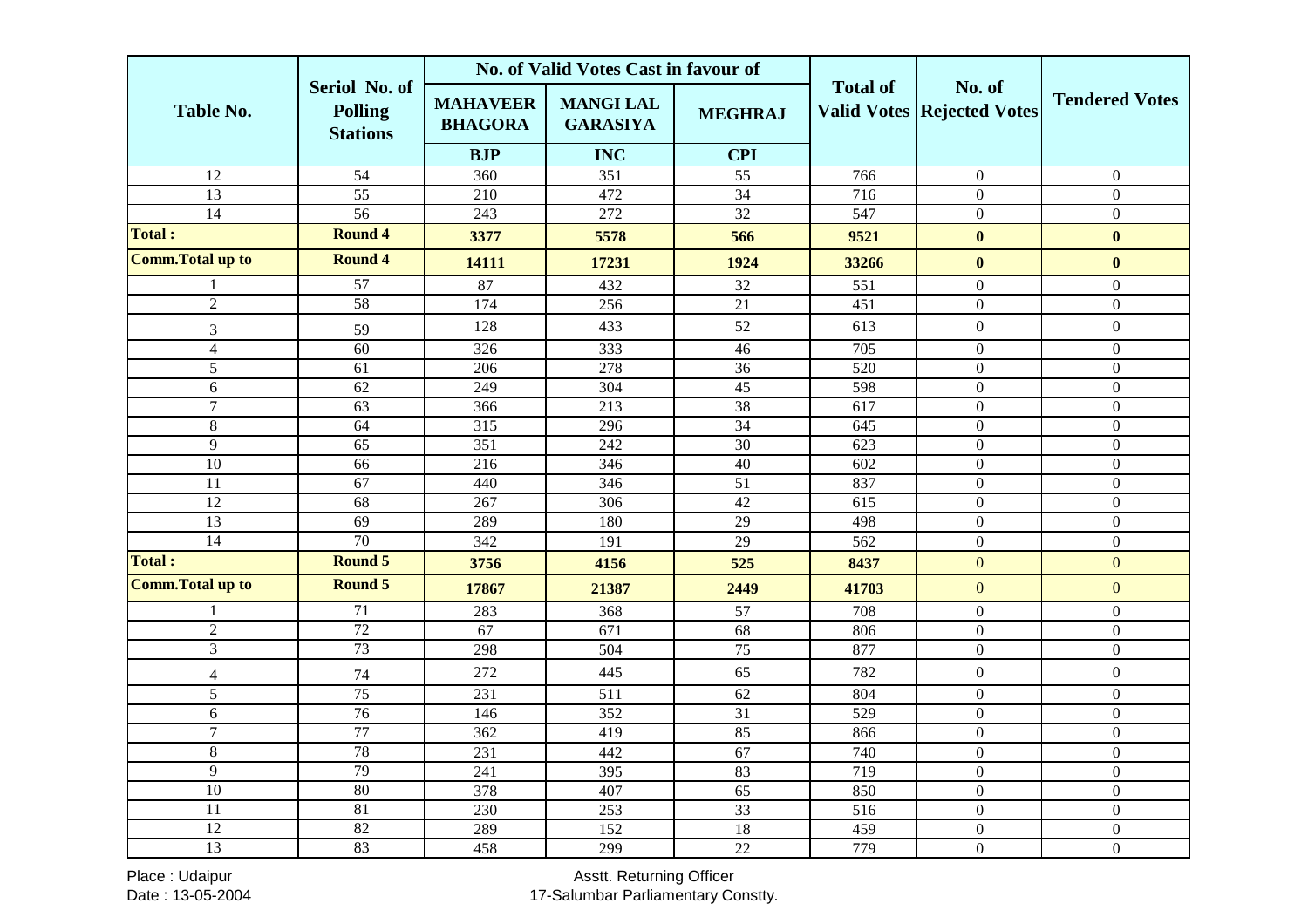|                         |                                                    | No. of Valid Votes Cast in favour of |                                     |                 |                  |                                             |                       |
|-------------------------|----------------------------------------------------|--------------------------------------|-------------------------------------|-----------------|------------------|---------------------------------------------|-----------------------|
| <b>Table No.</b>        | Seriol No. of<br><b>Polling</b><br><b>Stations</b> | <b>MAHAVEER</b><br><b>BHAGORA</b>    | <b>MANGI LAL</b><br><b>GARASIYA</b> | <b>MEGHRAJ</b>  | <b>Total of</b>  | No. of<br><b>Valid Votes Rejected Votes</b> | <b>Tendered Votes</b> |
|                         |                                                    | <b>BJP</b>                           | <b>INC</b>                          | <b>CPI</b>      |                  |                                             |                       |
| 14                      | $\overline{84}$                                    | 520                                  | 352                                 | 31              | 903              | $\boldsymbol{0}$                            | $\overline{0}$        |
| <b>Total:</b>           | <b>Round 6</b>                                     | 4006                                 | 5570                                | 762             | 10338            | $\overline{0}$                              | $\mathbf{0}$          |
| <b>Comm.Total up to</b> | Round 6                                            | 21873                                | 26957                               | 3211            | 52041            | $\mathbf{0}$                                | $\mathbf{0}$          |
| 1                       | 85                                                 | 717                                  | 142                                 | 23              | 882              | $\overline{0}$                              | $\boldsymbol{0}$      |
| $\overline{2}$          | 86                                                 | $\overline{526}$                     | $\overline{275}$                    | $\overline{35}$ | 836              | $\boldsymbol{0}$                            | $\overline{0}$        |
| $\overline{3}$          | 87                                                 | 375                                  | 410                                 | 73              | 858              | $\boldsymbol{0}$                            | $\boldsymbol{0}$      |
| $\overline{4}$          | 88                                                 | 118                                  | 364                                 | $\overline{30}$ | 512              | $\boldsymbol{0}$                            | $\boldsymbol{0}$      |
| 5                       | 89                                                 | 297                                  | 212                                 | 36              | 545              | $\boldsymbol{0}$                            | $\boldsymbol{0}$      |
| 6                       | $\overline{90}$                                    | 140                                  | 546                                 | $\overline{34}$ | 720              | $\overline{0}$                              | $\boldsymbol{0}$      |
| $\overline{7}$          | $\overline{91}$                                    | 122                                  | 382                                 | $\overline{33}$ | 537              | $\boldsymbol{0}$                            | $\boldsymbol{0}$      |
| $\,8\,$                 | 92                                                 | 322                                  | 454                                 | 90              | 866              | $\boldsymbol{0}$                            | $\mathbf{0}$          |
| $\overline{9}$          | 93                                                 | $\overline{525}$                     | $\overline{251}$                    | 46              | $\overline{822}$ | $\boldsymbol{0}$                            | $\overline{0}$        |
| $\overline{10}$         | 94                                                 | 282                                  | 340                                 | $\overline{84}$ | 706              | $\overline{0}$                              | $\overline{0}$        |
| 11                      | 95                                                 | 322                                  | 107                                 | 30              | 459              | $\boldsymbol{0}$                            | $\boldsymbol{0}$      |
| $\overline{12}$         | 96                                                 | 151                                  | 465                                 | 44              | 660              | $\boldsymbol{0}$                            | $\boldsymbol{0}$      |
| 13                      | 97                                                 | 251                                  | $\overline{227}$                    | 66              | 544              | $\boldsymbol{0}$                            | $\mathbf{0}$          |
| $\overline{14}$         | 98                                                 | 135                                  | 126                                 | $\overline{12}$ | $\overline{273}$ | $\boldsymbol{0}$                            | $\overline{0}$        |
| <b>Total:</b>           | <b>Round 7</b>                                     | 4283                                 | 4301                                | 636             | 9220             | $\mathbf{0}$                                | $\overline{0}$        |
| <b>Comm.Total up to</b> | <b>Round 7</b>                                     | 26156                                | 31258                               | 3847            | 61261            | $\overline{0}$                              | $\overline{0}$        |
| 1                       | 99                                                 | 154                                  | 179                                 | 17              | 350              | $\boldsymbol{0}$                            | $\boldsymbol{0}$      |
| $\overline{2}$          | 100                                                | $\overline{132}$                     | $\overline{300}$                    | 40              | 472              | $\boldsymbol{0}$                            | $\boldsymbol{0}$      |
| $\overline{3}$          | 101                                                | 119                                  | 470                                 | $\overline{55}$ | 644              | $\mathbf{0}$                                | $\Omega$              |
| $\overline{4}$          | 102                                                | 191                                  | 135                                 | 17              | 343              | $\boldsymbol{0}$                            | $\overline{0}$        |
| $\overline{5}$          | 103                                                | 274                                  | 238                                 | 15              | 527              | $\boldsymbol{0}$                            | $\boldsymbol{0}$      |
| 6                       | 104                                                | 367                                  | 96                                  | 25              | 488              | $\boldsymbol{0}$                            | $\boldsymbol{0}$      |
| $\overline{7}$          | 105                                                | 383                                  | 186                                 | 14              | 583              | $\boldsymbol{0}$                            | $\mathbf{0}$          |
| $\overline{8}$          | 106                                                | 335                                  | 160                                 | $\overline{38}$ | 533              | $\overline{0}$                              | $\overline{0}$        |
| 9                       | 107                                                | 268                                  | 371                                 | 76              | 715              | $\overline{0}$                              | $\overline{0}$        |
| $\overline{10}$         | 108                                                | 176                                  | 138                                 | 18              | 332              | $\overline{0}$                              | $\Omega$              |
| 11                      | 109                                                | 301                                  | 295                                 | 74              | 670              | $\boldsymbol{0}$                            | $\boldsymbol{0}$      |
| $\overline{12}$         | 110                                                | 446                                  | 114                                 | 13              | 573              | $\boldsymbol{0}$                            | $\boldsymbol{0}$      |
| 13                      | 111                                                | 340                                  | 294                                 | $\overline{30}$ | 664              | $\boldsymbol{0}$                            | $\boldsymbol{0}$      |
| $\overline{14}$         | $\overline{112}$                                   | 422                                  | 175                                 | $\overline{55}$ | $\overline{652}$ | $\boldsymbol{0}$                            | $\mathbf{0}$          |
| <b>Total:</b>           | <b>Round 8</b>                                     | 3908                                 | 3151                                | 487             | 7546             | $\mathbf{0}$                                | $\mathbf{0}$          |

Place : Udaipur Date : 13-05-2004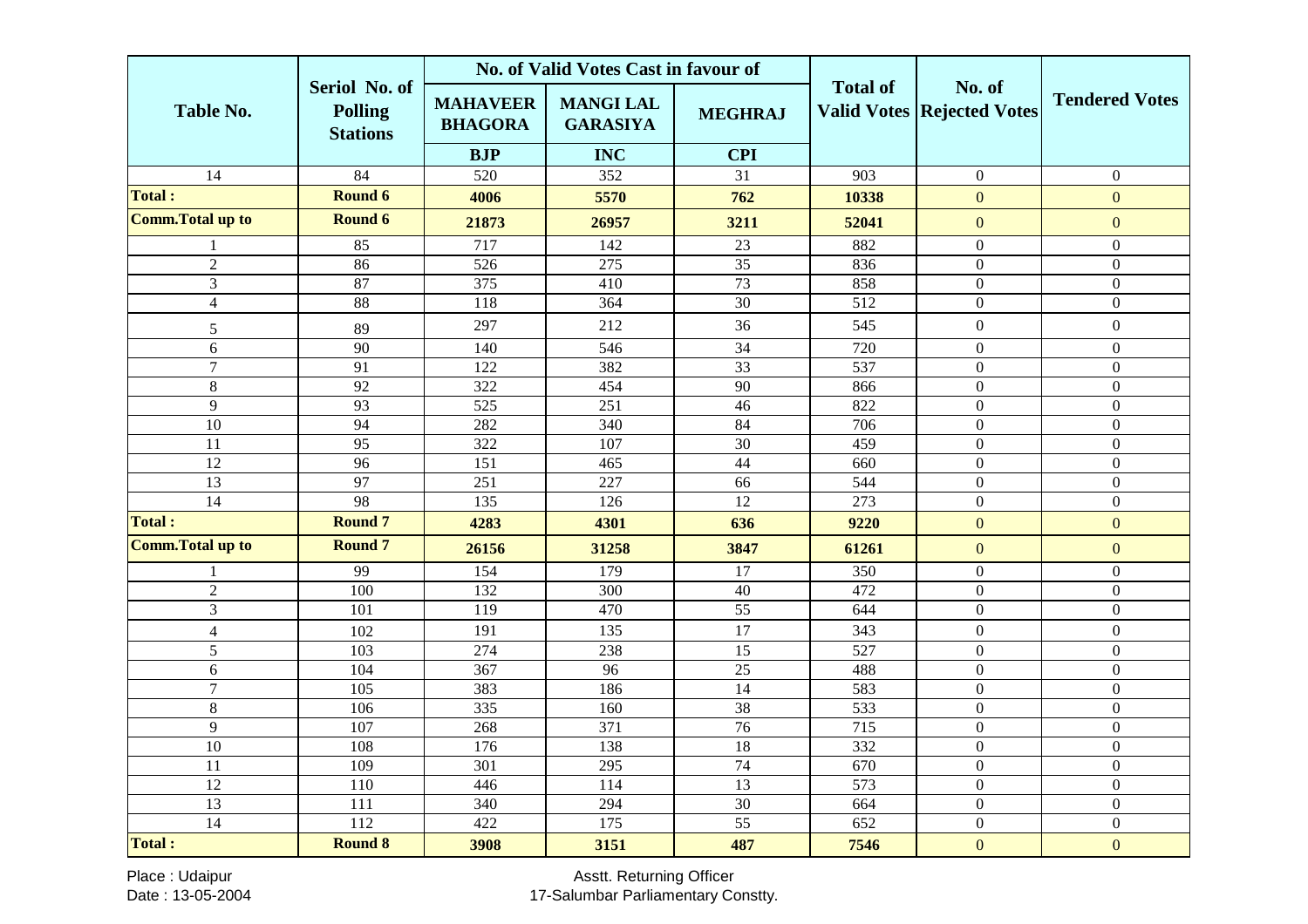|                          |                                                    |                                   | No. of Valid Votes Cast in favour of |                 |                  |                                             |                       |
|--------------------------|----------------------------------------------------|-----------------------------------|--------------------------------------|-----------------|------------------|---------------------------------------------|-----------------------|
| <b>Table No.</b>         | Seriol No. of<br><b>Polling</b><br><b>Stations</b> | <b>MAHAVEER</b><br><b>BHAGORA</b> | <b>MANGI LAL</b><br><b>GARASIYA</b>  | <b>MEGHRAJ</b>  | <b>Total of</b>  | No. of<br><b>Valid Votes Rejected Votes</b> | <b>Tendered Votes</b> |
|                          |                                                    | <b>BJP</b>                        | <b>INC</b>                           | <b>CPI</b>      |                  |                                             |                       |
| <b>Comm. Total up to</b> | <b>Round 8</b>                                     | 30064                             | 34409                                | 4334            | 68807            | $\overline{0}$                              | $\mathbf{0}$          |
| 1                        | 113                                                | 150                               | 422                                  | 56              | 628              | $\boldsymbol{0}$                            | $\boldsymbol{0}$      |
| $\overline{2}$           | 114                                                | 140                               | 389                                  | 69              | 598              | $\boldsymbol{0}$                            | $\Omega$              |
| 3                        | 115                                                | 251                               | 323                                  | 29              | 603              | $\mathbf{0}$                                | $\boldsymbol{0}$      |
| $\overline{4}$           | 116                                                | 202                               | 479                                  | $\overline{31}$ | $\overline{712}$ | $\boldsymbol{0}$                            | $\boldsymbol{0}$      |
| $\overline{5}$           | 117                                                | 58                                | 358                                  | 11              | 427              | $\overline{0}$                              | $\boldsymbol{0}$      |
| 6                        | 118                                                | 98                                | 330                                  | 39              | 467              | $\overline{0}$                              | $\overline{0}$        |
| $\overline{7}$           | 119                                                | 441                               | 134                                  | 17              | 592              | $\boldsymbol{0}$                            | $\boldsymbol{0}$      |
| 8                        | 120                                                | 138                               | 353                                  | 31              | 522              | $\overline{0}$                              | $\mathbf{0}$          |
| 9                        | 121                                                | 481                               | 42                                   | $\overline{32}$ | 555              | $\boldsymbol{0}$                            | $\overline{0}$        |
| $\overline{10}$          | 122                                                | 246                               | 182                                  | 18              | 446              | $\boldsymbol{0}$                            | $\overline{0}$        |
| 11                       | 123                                                | 362                               | 115                                  | $\overline{55}$ | 532              | $\boldsymbol{0}$                            | $\mathbf{0}$          |
| 12                       | 124                                                | 332                               | 131                                  | 41              | 504              | $\boldsymbol{0}$                            | $\mathbf{0}$          |
| 13                       | 125                                                | 286                               | 246                                  | 50              | 582              | $\overline{0}$                              | $\Omega$              |
| $\overline{14}$          | $\frac{126}{2}$                                    | 160                               | 287                                  | $\overline{59}$ | $\overline{506}$ | $\boldsymbol{0}$                            | $\boldsymbol{0}$      |
| <b>Total:</b>            | <b>Round 9</b>                                     | 3345                              | 3791                                 | 538             | 7674             | $\overline{0}$                              | $\mathbf{0}$          |
| <b>Comm. Total up to</b> | <b>Round 9</b>                                     | 33409                             | 38200                                | 4872            | 76481            | $\mathbf{0}$                                | $\mathbf{0}$          |
|                          | 127                                                | 448                               | 167                                  | 67              | 682              | $\boldsymbol{0}$                            | $\mathbf{0}$          |
| $\mathfrak{2}$           | 128                                                | 393                               | 112                                  | 32              | 537              | $\boldsymbol{0}$                            | $\boldsymbol{0}$      |
| $\overline{3}$           | 129                                                | 228                               | 241                                  | 98              | 567              | $\boldsymbol{0}$                            | $\boldsymbol{0}$      |
| $\overline{4}$           | 130                                                | 271                               | 278                                  | 45              | 594              | $\overline{0}$                              | $\overline{0}$        |
| $\overline{5}$           | 131                                                | 351                               | 312                                  | $\overline{71}$ | 734              | $\boldsymbol{0}$                            | $\mathbf{0}$          |
| 6                        | 132                                                | 465                               | 165                                  | 89              | 719              | $\boldsymbol{0}$                            | $\mathbf{0}$          |
| $\overline{7}$           | 133                                                | 248                               | 432                                  | 106             | 786              | $\overline{0}$                              | $\Omega$              |
| 8                        | 134                                                | 317                               | 354                                  | 57              | 728              | $\mathbf{0}$                                | $\Omega$              |
| $\overline{9}$           | 135                                                | 320                               | 129                                  | 36              | 485              | $\boldsymbol{0}$                            | $\boldsymbol{0}$      |
| 10                       | 136                                                | 444                               | $\overline{96}$                      | $\overline{31}$ | 571              | $\overline{0}$                              | $\overline{0}$        |
| 11                       | 137                                                | 407                               | 128                                  | 29              | 564              | $\boldsymbol{0}$                            | $\overline{0}$        |
| 12                       | 138                                                | 191                               | 100                                  | 14              | 305              | $\boldsymbol{0}$                            | $\overline{0}$        |
| 13                       | 139                                                | 199                               | 177                                  | 18              | 394              | $\mathbf{0}$                                | $\Omega$              |
| $\overline{14}$          | 140                                                | 363                               | $\overline{22}$                      | $8\,$           | 393              | $\boldsymbol{0}$                            | $\boldsymbol{0}$      |
| <b>Total:</b>            | <b>Round 10</b>                                    | 4645                              | 2713                                 | 701             | 8059             | $\mathbf{0}$                                | $\overline{0}$        |
| <b>Comm.Total up to</b>  | <b>Round 10</b>                                    | 38054                             | 40913                                | 5573            | 84540            | $\overline{0}$                              | $\overline{0}$        |